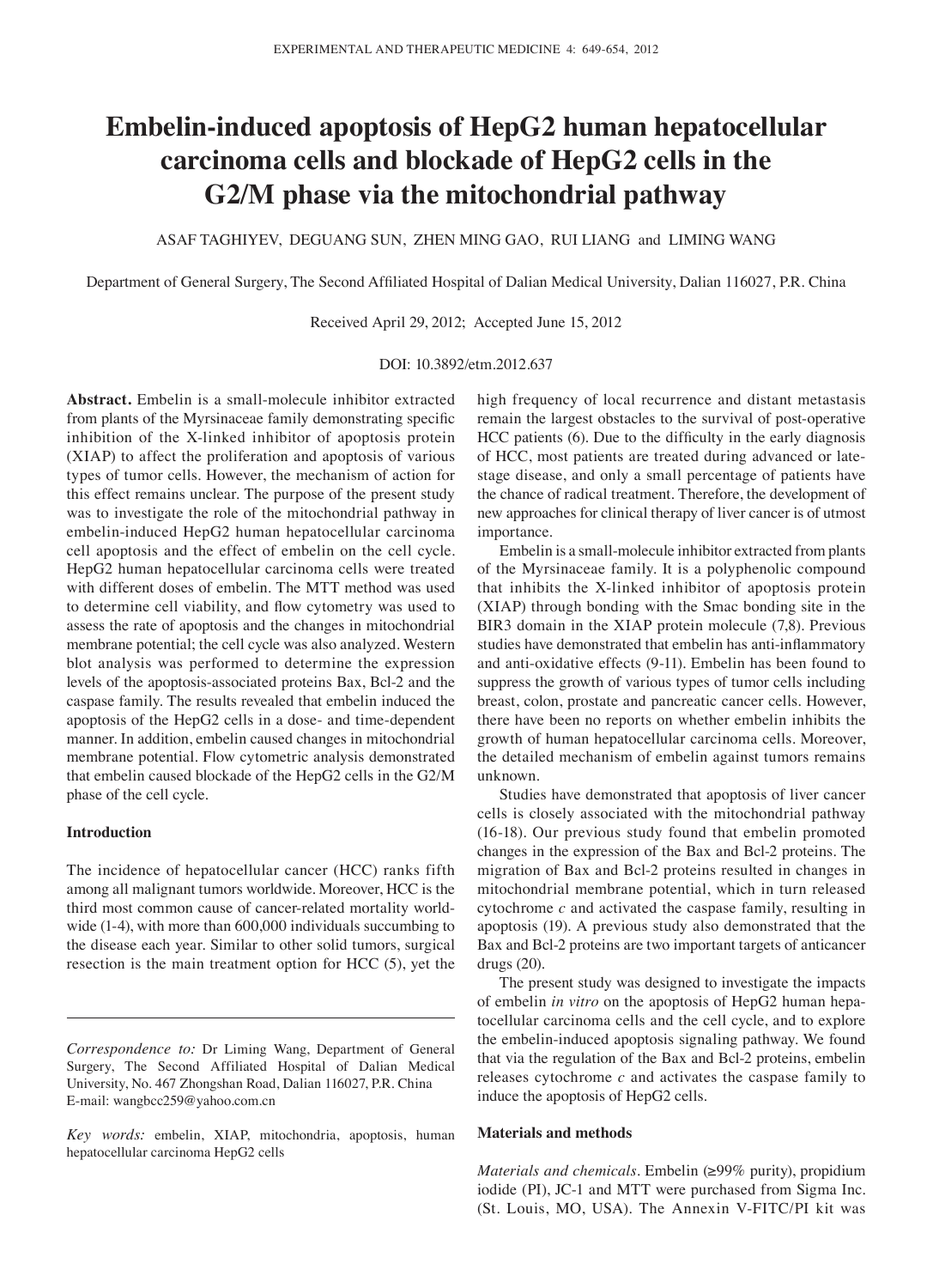purchased from BD Biosciences (Franklin Lakes, NJ, USA). All antibodies were from Santa Cruz (Santa Cruz, CA, USA).

*Cell culture.* HepG2 human hepatocellular carcinoma cells were from American Type Culture Collection (ATCC). Cells after cell passage were inoculated in RPMI-1640 culture medium (Gibco-BRL, NY, USA) containing 10% fetal calf serum (Hyclone Laboratories, UT, USA), 100 U/ml penicillin and 100 U/ml streptomycin. The cells were then cultured in an incubator containing 5% CO<sub>2</sub> and 95% oxygen at  $37^{\circ}$ C.

*Cell viability.* HepG2 cells in logarithmic growth phase were inoculated in a 96-well culture plate with a density of  $1x10<sup>5</sup>$  cells/ml. After the cells grew to adherence, different doses of embelin were administered to various groups with 6 duplicate wells for each concentration. TAa negative control group without embelin treatment was established. All the cells were placed in a 5%  $CO<sub>2</sub>$  incubator for further culture for 24, 48 and 72 h prior to color reaction. Each well was supplemented with 20  $\mu$ l of MTT (5 mg/ml) and cultured in a CO<sub>2</sub> incubator for 4 h before the culture solution was disposed of. DMSO (150  $\mu$ l)was added to each well at room temperature and oscillation was carried out for 10 min and the OD values  $(A_{570nm})$  of each well were measured with a microplate reader.

*Evaluation of apoptosis.* During the early stage of apoptosis, phosphatidylserine was exposed outside the membrane from the interior of the cell membrane due to the lack of symmetry of the cell membrane. Trypsin (0.25%) was digested to collect the cells of all groups, and the cell density was adjusted to 1x10<sup>6</sup> cells/ml. Annexin V-FITC (5  $\mu$ l), and 5  $\mu$ l of PI were added, respectively, for dyeing (30 min at 4˚C) before analysis with flow cytometry.

*Analysis of the cell cycle by flow cytometry.* The cells of all groups were collected and the trypsin method was used. The cells were washed with PBS 3 times and fixed at 4˚C with 75% cold ethanol overnight. The ethanol was removed and the cells were washed in PBS 3 times. The cell density was adjusted to  $1x10^6$  cells/ml with a final volume of 100  $\mu$ l. DNAStain comprehensive dye liquor (500  $\mu$ l) with RNase at a final concentration of 50 mg/l, PI at a final concentration of 100 mg/l and Triton X-100 at a final concentration of 1 ml/l was added and cells were stored at room temperature in a dark place for 30 min before analysis with flow cytometry.

*Flow cytometric analysis of mitochondrial membrane potential*. The cell density was adjusted to  $1x10^6$  cells/ml, JC-1 dye liquor was added with a final concentration of 10  $\mu$ g/ml and even mixing was carried out; the cells were cultured for 30 min at 37˚C in a dark place. Analysis with flow cytometry was performed (BD Biosciences). JC-1 monomer and polymer fluorescent signals from FL1 and FL2 probes, respectively, were obtained. FL1-H indicated green fluorescence intensity and FL2-H indicated red fluorescence intensity. Quantitative analysis was carried out with Cellquest analysis software.

*Western blot assay.* The cells of all groups were prepared using the trypsin method and 2 ml of lysis solution (50 mM of Tris-HCl, 137 mM of Nacl, 10% glycerin, 100 mM of sodium



Figure 1. Inhibition of HepG2 human hepatocellular carcinoma cell growth by embelin. Cell viability was assessed using the MTT method after HepG2 cells were treated with different concentrations of embelin (0, 40, 80, 120 and 160  $\mu$ g/ml) for 24, 48 and 72 h. The results are representative of six independent experiments.

vanadate, 1 mM of PMSF, 10 mg/ml of apotinin, 10 mg/ml of eupeptin, 1% NP-40 and 5 mM of cocktail; pH 7.4) was added for cell lysis to retrieve the proteins. Proteins were loaded following the BCA method of rationing. The proteins were separated with SDS-PAGE. The proteins were shifted to PVDF membranes using a semidrying method and sealed with 5% skim mild powder at 4˚C overnight. The membranes were washed with TBST and the first antibody was added at 37˚C for hybrid for 1 h before bleaching with TBST. The second antibody was added at 37<sup>°</sup>C for hybridization for 1 h before bleaching with TBST and completing color reaction for 5 min with autoradiography. Quantity One was used for optical density value analysis and measurement. The results are presented as optical density value/actin optical density value of the samples.

*Statistical analysis.* SPSS 16.0 statistical software was used for statistical analysis. Values are shown as the mean  $\pm$  SD. Statistical analysis was carried out using the Student's t-test. Differences between groups were considered statistically significant at  $p<0.05$ .

# **Results**

*Embelin-induced inhibition of HepG2 human hepatocellular carcinoma cell growth.* Embelin of different concentrations  $(0, 40, 80, 120, 160 \mu g/ml)$  was administered to HepG2 cells for 24, 48 and 72 h before the MTT method was used to determine the cell viability (Fig. 1). The results showed that A570 values of HepG2 cells gradually decreased when the concentration of embelin increased from 40 to 160  $\mu$ g/ml and the A570 value decreased the most when the concentration of embelin was at 120  $\mu$ g/ml. This suggests that embelin has potent inhibitory effects on the growth of HepG2 cells.

*Embelin-induced apoptosis of HepG2 human hepatocellular carcinoma cells.* HepG2 human hepatocellular carcinoma cells were treated with different doses of embelin (0, 40, 80 and  $120 \mu g/ml$ ) for 48 h and flow cytometry was used to assess the rate of apoptosis (Fig. 2). Our results indicate that with the increase of the embelin dose, the quantity of HepG2 apoptosis rose significantly (Fig. 2A and B). Therefore, embelin induces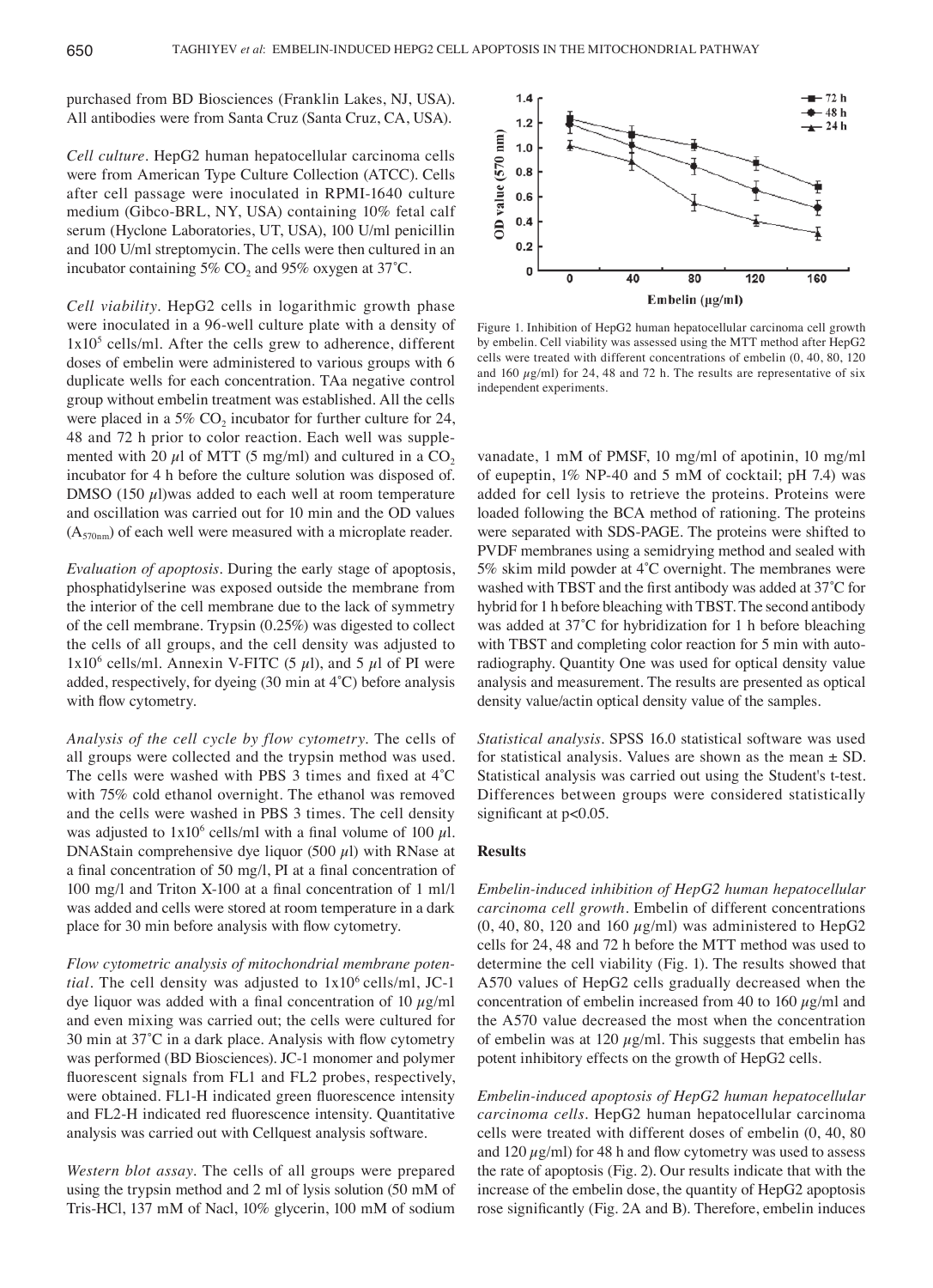

Figure 2. Embelin-induced apoptosis of HepG2 human hepatocellular carcinoma cells. (A) Annexin V/PI dye was used to determine the rate of apoptosis after HepG2 cells were treated with different doses of embelin (0, 40, 80 and 120  $\mu$ g/ml) for 48 h. (B) The histogram shows the HepG2 apoptosis rate (%).\*P<0.05, \*\*P<0.01. The data are representative of three independent experiments

apoptosis of HepG2 human hepatocellular carcinoma cells in a dose-dependent manner.

*Embelin induces apoptosis of HepG2 human hepatocellular carcinoma cells through the mitochondrial pathway.* In order to prove the relationship between the induction of HepG2 cell apoptosis by embelin and the mitochondrial pathway, JC-1 coloration was used to assess the changes in the mitochondrial membrane potential. The results demonstrated the gradual decrease of the mitochondrial membrane potential along with the increase of the dosage of embelin, with the change of the mitochondrial membrane potential occurring before apoptosis (Fig. 3A). Bax gene shift and the release of cytochrome *c* are another sign of apoptosis. We observed the levels of Bax and cytochrome *c* inside the cytoplasm and mitochondria using western blot analysis and found that with the increase of the embelin dosage, the Bax protein levels inside the cytoplasm decreased whereas the cytochrome *c* levels increased. However, the levels of Bax and cytochrome *c* inside the mitochondria were just opposite to those inside the cytoplasm (Fig. 3B-E). We also found that the levels of the Bcl-2 protein decreased with the increase of the embelin dosage (Fig. 3F and G). Our data demonstrate that embelin is able to change the mitochondrial membrane potential to promote the shift of Bax and Bcl-2 as well as the release of cytochrome *c,* which results in the apoptosis of HepG2 human hepatocellular carcinoma cells.

*Effect of embelin on the expression levels of human hepatocellular carcinoma HepG2 apoptosis-related proteins.* In order to study the impact of embelin on the expression levels of HepG2 human hepatocellular carcinoma cell apoptosisrelated proteins, different doses of embelin were administered to HepG2 cells for 48 h, and western blot analysis was used to examine the expression of the procaspase 3, 8, 9 proteins (Fig. 4). It was found that after the treatment with  $120 \mu g/ml$ of embelin, the expression levels of both the HepG2 cell procaspase 3 and 9 proteins decreased significantly, while there was no significant change in the expression level of the procaspase 8 protein. Our data demonstrate that the HepG2 embelin-induced apoptosis may be through the mitochondriamediated caspase 3 and 9 pathways.

*Embelin-induced HepG2 human hepatocellular carcinoma cell cycle blockade in the G2/M phase.* In order to investigate whether embelin effects the HepG2 human hepatocellular carcinoma cell cycle, we used flow cytometry for the analysis. The results showed that 48 h after administering different doses of embelin to HepG2 cells, the HepG2 cells were blocked in the G2/M phase, which was apparently higher than that of the control group (Fig. 5). This indicates that embelin is able to inhibit the G2/M phase percentage of HepG2 cells to restrain the hepatocellular carcinoma cell proliferation.

#### **Discussion**

Kerr *et al* (21) were the first to report on the concept of apoptosis. Apoptosis is ubiquitous in most of the tumor cells and plays an important role in the genesis and progression of tumors (22,23). Previous studies have demonstrated that antitumor drugs generally inhibit tumors through the induction of apoptosis of sensitive tumor cells, and their antitumor effects relate to the interior activation of the apoptosis of the tumor cells induced by the drugs. Therefore, the induction of apoptosis to treat tumors has become a new target for the development of antitumor drugs and constitutes a new direction in the current research in tumor pharmacology.

Embelin is a small-molecule inhibitor exhibiting specific inhibition of XIAP that affects the proliferation and apoptosis of various tumor cells. Embelin has gained much worldwide attention for its antitumor effects. As shown in previous studies, embelin inhibits the proliferation of various tumor cells, with particularly significant effects on breast and pancreatic cancer as well as on other solid tumor cells (24,15). Our results support the hypothesis that embelin induces the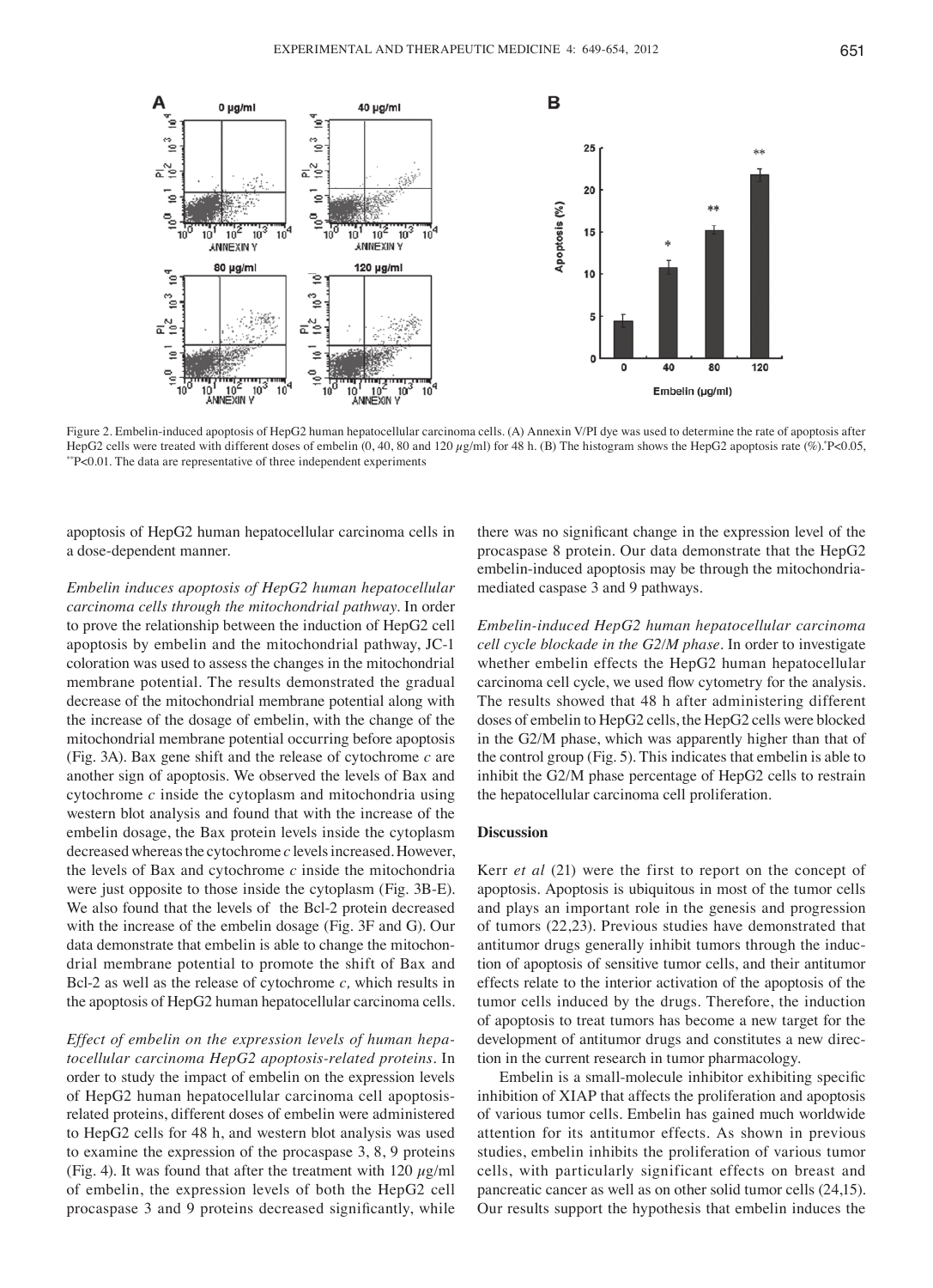

Figure 3. Induction of HepG2 human hepatocellular carcinoma cell apoptosis by embelin via the mitochondrial pathway. After HepG2 cells were treated with different doses of embelin  $(0, 40, 80$  and  $120 \mu\text{g/ml})$  for 48 h, (A) JC-1 dye flow cytometry was used to analyze the changes in mitochondrial membrane potential; (B and D) western blot analysis was used to analyze the expression levels of the Bax and cytochrome *c* proteins inside the cytoplasm and mitochondria. (F) Western blot analysis was used to analyze Bcl-2 protein expression levels. (C, E and G) The western blotting results were further analyzed using Gel-Pro Analyzer 4.0 software. \* P<0.05, \*\*P<0.01. Results are representative of three independent experiments.

apoptosis of human hepatocellular carcinoma cells. Flow cytometry revealed that after human hepatocellular carcinoma cells were treated with different doses of emblin for 48 h, the Annexin V-positive rate of the cells increased in a dosedependent manner, indicating that embelin can induce human hepatocellular carcinoma apoptosis instead of cell death. Embelin is also capable of restraining the cell cycle alterations of hepatocellular carcinoma cells to cause blockade of the cell cycle in the G2/M phase so as to change the cell cycle progress to induce apoptosis.

There are two main signaling pathways to trigger apoptosis: the endogenous mitochondrial pathway and the exogenous death receptor pathway (25). Our research found that after human hepatocellular carcinoma cells were treated with different doses of emblin for 48 h, Bax and Bcl-2 migrated, the mitochondrial membrane potential decreased, and cytochrome *c* was released. These findings indicate that the induction of human hepatocellular carcinoma cell apoptosis by embelin is mediated by the mitochondrial pathway. The Bcl-2/Bax family is the key factor in regulating the endogenous mitochondrial apoptosis pathway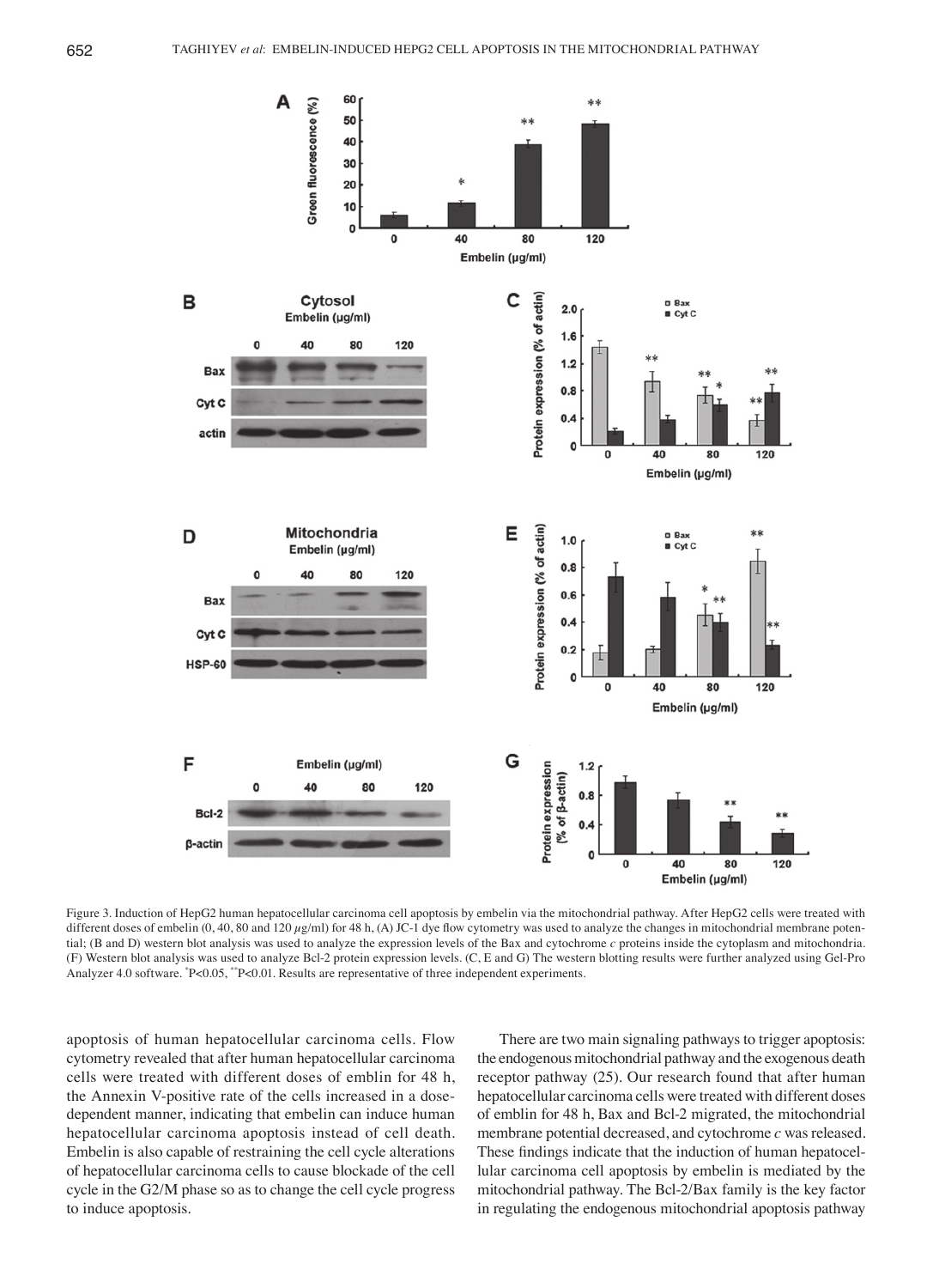

Figure 4. Effect of embelin on the expression levels of the HepG2 human hepatocellular carcinoma cell apoptosis-related proteins, caspase 3, 8 and 9. Fortyeight hours after the HepG2 cells were treated with 120  $\mu$ g/ml of embelin, (A) western blot analysis was used to analyze the expression levels of the caspase 3, 8 and 9 proteins. (B) The western blotting results were further analyzed using Gel-Pro Analyzer 4.0 software. \* P<0.05. Results are representative of three independent experiments.



Figure 5. Effect of embelin on the HepG2 human hepatocellular carcinoma cell cycle. After different doses of embelin were administered to HepG2 cells for 48 h, (A) flow cytometry was used to analyze the cell cycle; (B) the histogram shows the HepG2 cell cycle (%). "P<0.05, "P<0.01. The data are representative of three independent experiments.

(26,27). With the pro-apoptosis effect, the Bax gene migrates from the cytoplasm to the mitochondrial outer membrane, changing the permeability of the mitochondrial outer membrane to promote the release of cytochrome *c* from the mitochondria (28). Moreover, the Bcl-2 protein can regulate the opening and closing of mPTP. mPTP, a non-selective pathway spanning over the inner and outer mitochondrial membrane and the mitochondrial irritation receptor, is considered to trigger the life or death of the cells (29). Our study found that with embelin treatment, the Bcl-2 protein level inside the cytoplasm decreased gradually while the release of cytochrome *c* increased step by step. This indicates that embelin induces the activity of Bcl-2, makes mPTP open irreversibly, causes further changes in the permeability of the mitochondrial membrane and promotes the release of cytochrome *c*. The combination of these two factors results in apoptosis.

It is well known that the caspase family activates apoptosis-related protease when apoptosis occurs (30), so the activation of the caspase family is an important prerequisite

for apoptosis. We analyzed the changes in the procaspase 9, 8, 3 proteins using western blot analysis after the treatment with embelin and found that the expression levels of procaspase 9 and 3 decreased significantly when hepatocellular carcinoma apoptosis occurred, but no apparent changes in procaspase 8 expression were observed. The release of cytochrome *c* from mitochondria to activate caspase 9, 3 is a key step of the apoptosis pathway (31). However, no apparent changes in procaspase 8 expression were found. These results indicate that the induction of hepatocellular carcinoma apoptosis by embelin is realized via the endogenous mitochondrial pathway instead of the exogenous death receptor pathway.

In summary, our study demonstrated that embelin releases cytochrome *c* and activates the caspase family, resulting in the induction of hepatocellular carcinoma apoptosis by regulating the action of the Bcl-2/Bax family on the mitochondrial pathway. Embelin may offer important contributions in the development of a new drug to prevent and cure HCC in the future.